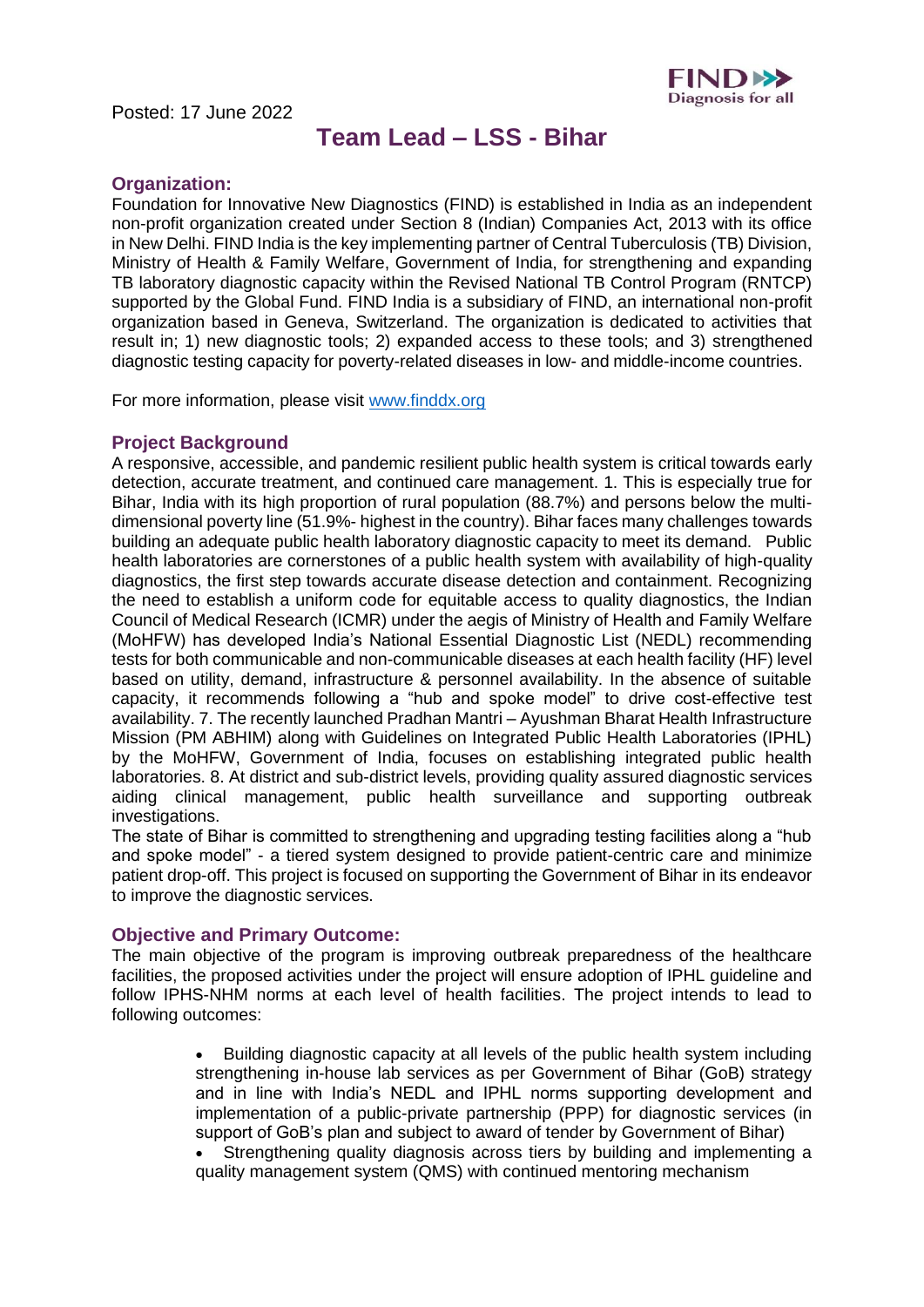

Posted: 17 June 2022

• Building sustainable laboratory capacity towards disease surveillance (focusing on febrile illnesses) through capacity building.

### **Location:** Patna, Bihar

## **Job description**

The Project Lead will work closely with the senior management and project team at FIND, as well as the State officials and other stakeholders to lead implementation of all activities under the project. The specific activities & responsibilities will include but not be limited to:

*Program Management and Administrative Responsibilities*:

- Develop field level strategies and processes in alignment with overall project objectives with an initiative geared towards operational excellence.
- Lead coordination with all health centers of allocated districts of Bihar and other stakeholders for all activities as mentioned under the grant.
- Prepare the project work plan, budget forecast, management of budget allocation and monitoring expenditure as per the project activities and guidelines.
- Manage, supervise and support the project team and follow-on progress of the project and provide regular updates to key stakeholders including the donor agency.
- Manage project deliverables within stipulated deadlines and monitor engagement activities with State Health Society of Bihar.
- Submit reports and participate in national/state level reviews periodically as per project requirement.
- Ensure submission of periodical reports (programmatic and financial) as per organization requirements and donor specifications.
- Ensure confidentiality and security of the program data and information, as relevant
- Support the procurement if any under the project as per FIND policies.
- Any other tasks assigned time to time.

*Technical Responsibilities:*

- Liaison with Ministry of Health, Government of Bihar (including the State Health Society of Bihar) planning and implementation of project/LSS related activities
- Plan, implement and support various site assessments under the project and development of reports and action plans. The project will support lab system strengthening (LSS) at health facilities requiring effort towards planning and execution of this task.
- Provide technical guidance and expertise to develop the IPHL and QMS (quality management system) training curriculum, capacity building program and implementation of IPHL guidelines at all health centers.
- Support implementation of training of trainers & cascade trainings for IPHS norms and IPHL guidelines in the identified areas/regions.
- Conceptualize the documentation, report writing and monitoring & evaluation framework for the project.
- Support achievement of project milestones.

### **Skills and experience required:**

- MBBS/BDS with postgraduation in Microbiology/Pathology/Lab Medicine/Public Health/ Epidemiology/ Health Services Management from reputed Institutes.
- Experience: 05 years or more in public health in public health programs in India including field implementation and managing teams (preferably TB, HIV/AIDS, Integrated Disease Surveillance Programs, COVID-19, other public health programs)